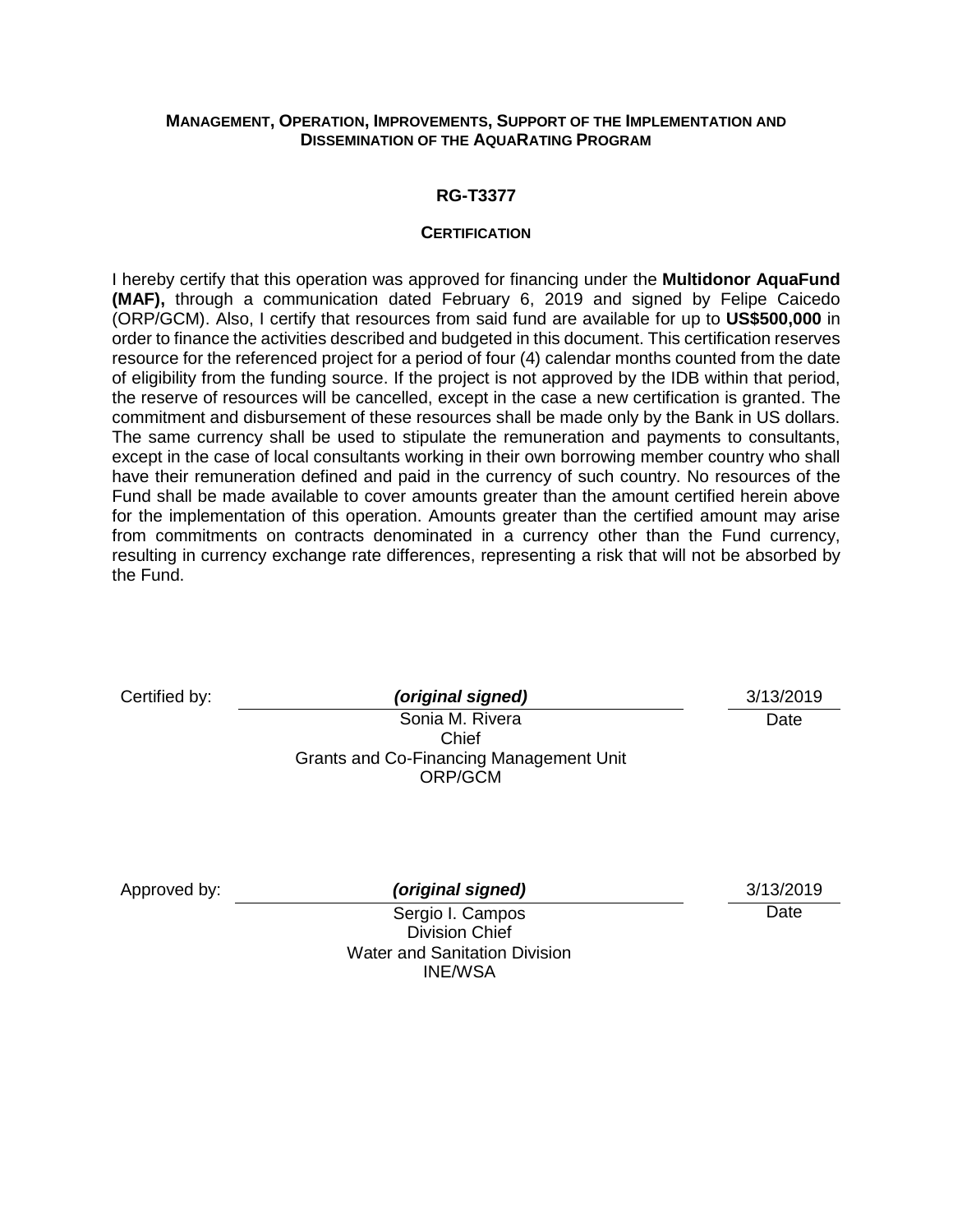# **TC Document**

#### **I. Basic Information for TC**

| Country/Region:                                                             | Regional                                                                                                                                                                                           |  |  |
|-----------------------------------------------------------------------------|----------------------------------------------------------------------------------------------------------------------------------------------------------------------------------------------------|--|--|
| ■ TC Name:                                                                  | Management, operation, improvements, support of<br>the implementation and dissemination of the<br><b>AquaRating Program</b>                                                                        |  |  |
| ■ TC Number:                                                                | RG-T3377                                                                                                                                                                                           |  |  |
| ■ Team Leader/Members:                                                      | Team Leader: Corinne Cathala (INE/WSA); Alternate<br>Team Leader: Keisuke Sasaki (INE/WSA); Members:<br>Federico Peñalosa and Irene Cartin (INE/WSA); and<br>Carolina Veríssimo da Silva (LEG/SGO) |  |  |
| - Taxonomy:                                                                 | Research and Dissemination                                                                                                                                                                         |  |  |
| • Date of TC Abstract authorization:                                        | February 6 <sup>th</sup> , 2019                                                                                                                                                                    |  |  |
| <b>Beneficiary:</b>                                                         | Regional                                                                                                                                                                                           |  |  |
| ■ Executing Agency:                                                         | Inter-American Development Bank                                                                                                                                                                    |  |  |
| • Donors providing funding:                                                 | Multidonor AquaFund (MAF)                                                                                                                                                                          |  |  |
| • IDB Funding Requested:                                                    | US\$500,000                                                                                                                                                                                        |  |  |
| • Local counterpart funding, if any:                                        | N/A                                                                                                                                                                                                |  |  |
| <i>includes</i><br>• Disbursement<br>period<br>(which<br>Execution period): | 40 months<br>(Execution: 36 months)                                                                                                                                                                |  |  |
| Required start date:                                                        | March 15 <sup>st</sup> , 2019                                                                                                                                                                      |  |  |
| • Types of consultants:                                                     | Firm and individual consultants                                                                                                                                                                    |  |  |
| • Prepared by Unit:                                                         | <b>INF/WSA</b>                                                                                                                                                                                     |  |  |
| • Unit of Disbursement Responsibility:                                      | <b>INE</b>                                                                                                                                                                                         |  |  |
| • TC Included in Country Strategy (y/n):                                    | N/A                                                                                                                                                                                                |  |  |
| $\blacksquare$ TC included in CPD (y/n):                                    | N/A                                                                                                                                                                                                |  |  |
| . Alignment to the Update to the Institutional<br>Strategy 2010-2020:       | Productivity and innovation; institutional capacity and<br>rule of law; climate change and environmental<br>sustainability                                                                         |  |  |

### **II. Objectives and Justification of the TC**

2.1 AquaRating is a flagship knowledge product of the Inter-American Development Bank (IDB or Bank), consisting of a rating system that assesses the performance of water and sanitation utilities to foster process improvements. It was developed as an initiative of the IDB, in collaboration with the International Water Association (IWA), to apply AquaRating in water and wastewater utilities in Latin America and the Caribbean (LAC) through the IDB and in the rest of the world through IWA, and to promote its use. The Bank's main goal at this point is, given the high demand for the tool in the LAC region, to continue supporting the implementation and improvement of the AquaRating Program until it becomes a reference for all utilities in LAC and a world-wide standard. AquaRating is a voluntary and universal system that offers a comprehensive assessment of the performance of water and sanitation services providers, based on reliable information and validated by independent and accredited agents. The main objective of this technical cooperation (TC) operation is to manage, support the dissemination, and operate the implementation of the AquaRating program in a selected number of water and sanitation utilities in LAC, and to promote its use in LAC.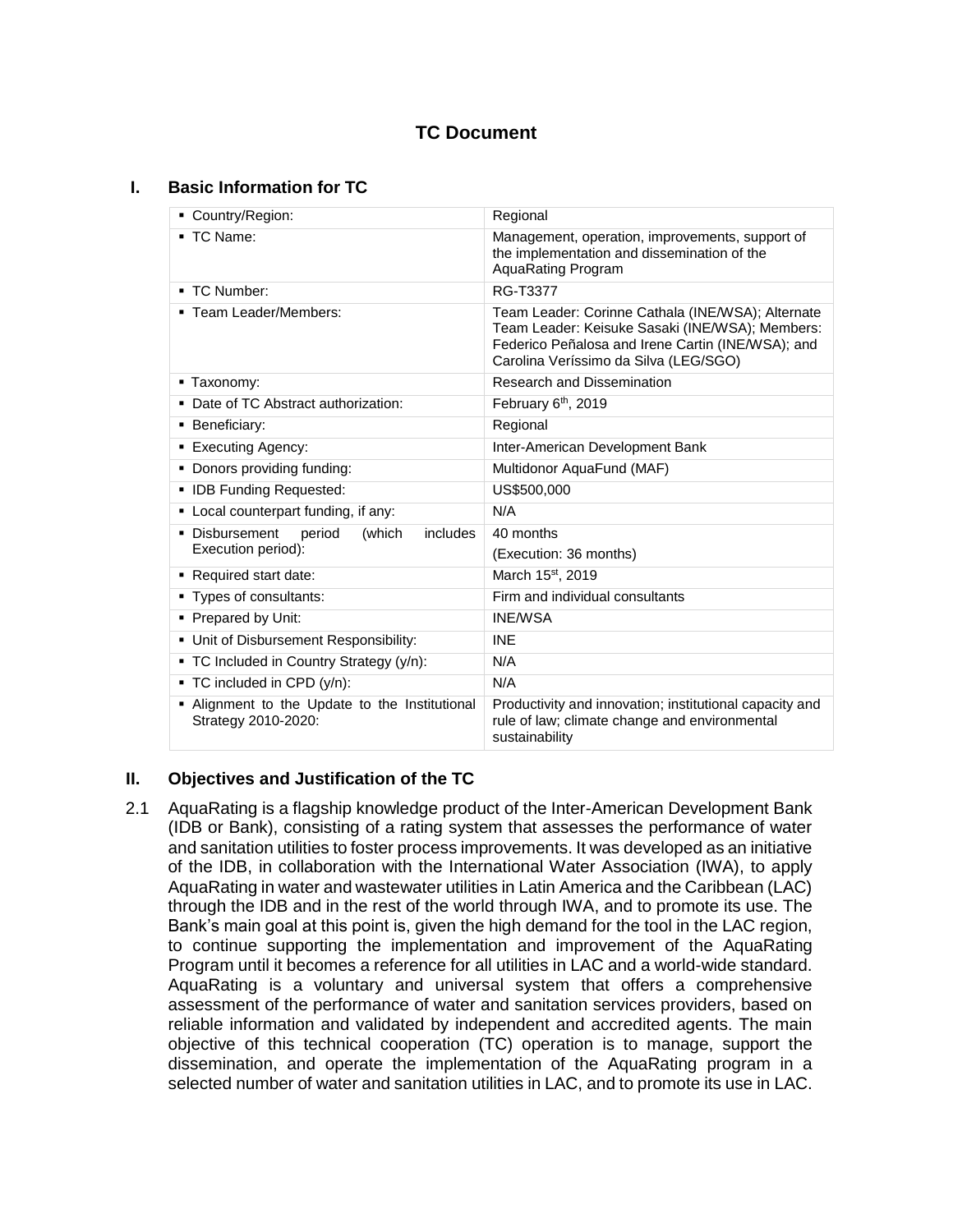- 2.2 A technical cooperation operation under execution has been supporting the launch to market of the AquaRating tool in Ecuador, Colombia, Argentina, Jamaica, El Salvador, and Mexico, among others (RG-T2883), as well as the update of the AquaRating tool. The main outputs obtained from that technical cooperation include: (i) a revamped version of the AquaRating tool; (ii) implementation of the Aquarating evaluation process in over sixty water utilities in LAC; (iii) workshops to train technical and management staff to use AquaRating in Colombia, Mexico, Argentina and El Salvador; (iv) Aquarating certification of 5 water utilities; (v) training and authorization of 4 audit firms to act as AquaRating auditors; (vi) preparation of the AquaRating Validation of Consistency guidelines Vol.1; (vii) updating and redesign of the AquaRating website (www.aquarating.org); (viii) the AquaRating Auditors Guidelines in English and Spanish; and (ix) promotional and marketing materials in English and Spanish (i.e. production of videos in collaboration with water operators to disseminate good practices associated with the application of AquaRating).
- 2.3 The implementation of AquaRating among water and sanitation utilities in the LAC region and elsewhere, since late 2014, has brought very valuable information to the IDB and IWA on how to optimally implement the tool. The AquaRating tool has been supporting the preparation of various water and sanitation sector loan operations in the region through a thorough analysis of the water utilities. This new TC operation will make it possible to further disseminate the AquaRating evaluation tool through direct promotion in international events as well as the development of a Massive Open Online Course (MOOC). This new TC operation will also help disseminate the AquaRating tool in other borrowing member countries of the Bank in LAC such as Brazil, Bolivia, Peru, Argentina, as well as in the Caribbean since there have been expressions of interest in those countries from development banks as well as water utilities.
- 2.4 A lot of interest in AquaRating has been generated through different events and promotional efforts. As a result, several water and sanitation utilities in LAC have expressed their intention to apply AquaRating to know better about the state of their infrastructure and improve their performance. In addition, some donors are willing to finance the application of AquaRating in selected utilities. The IDB needs the resources to respond to the current and future demand for the tool.
- 2.5 This TC is consistent with the Update to the Institutional Strategy (UIS) 2010-2020 (AB-3008) and is aligned with the development challenges of: (i) productivity and innovation; and (ii) institutional capacity and rule of law, as the tool supports institutional capacity and corporate governance strengthening in water utilities. The TC is aligned with the cross-cutting areas of: (i) climate change and environmental sustainability by improving the management of infrastructure and water as a natural resource.
- 2.6 In addition, this TC is aligned with the five dimensions defined in the Water and Sanitation Sector Framework Document (SFD) (document GN-2781-8) approved by the Bank in December 2017. In the SFD, the dimensions of success and lines of action for the sector were defined, including achieving universal access to water and sanitation, improving the quality of the service, incorporating good practices in the management of infrastructure and the use of appropriate technologies, as well as the inclusion of aspects of water security. This TC is aligned, also, with the objectives and expected results of the MAF.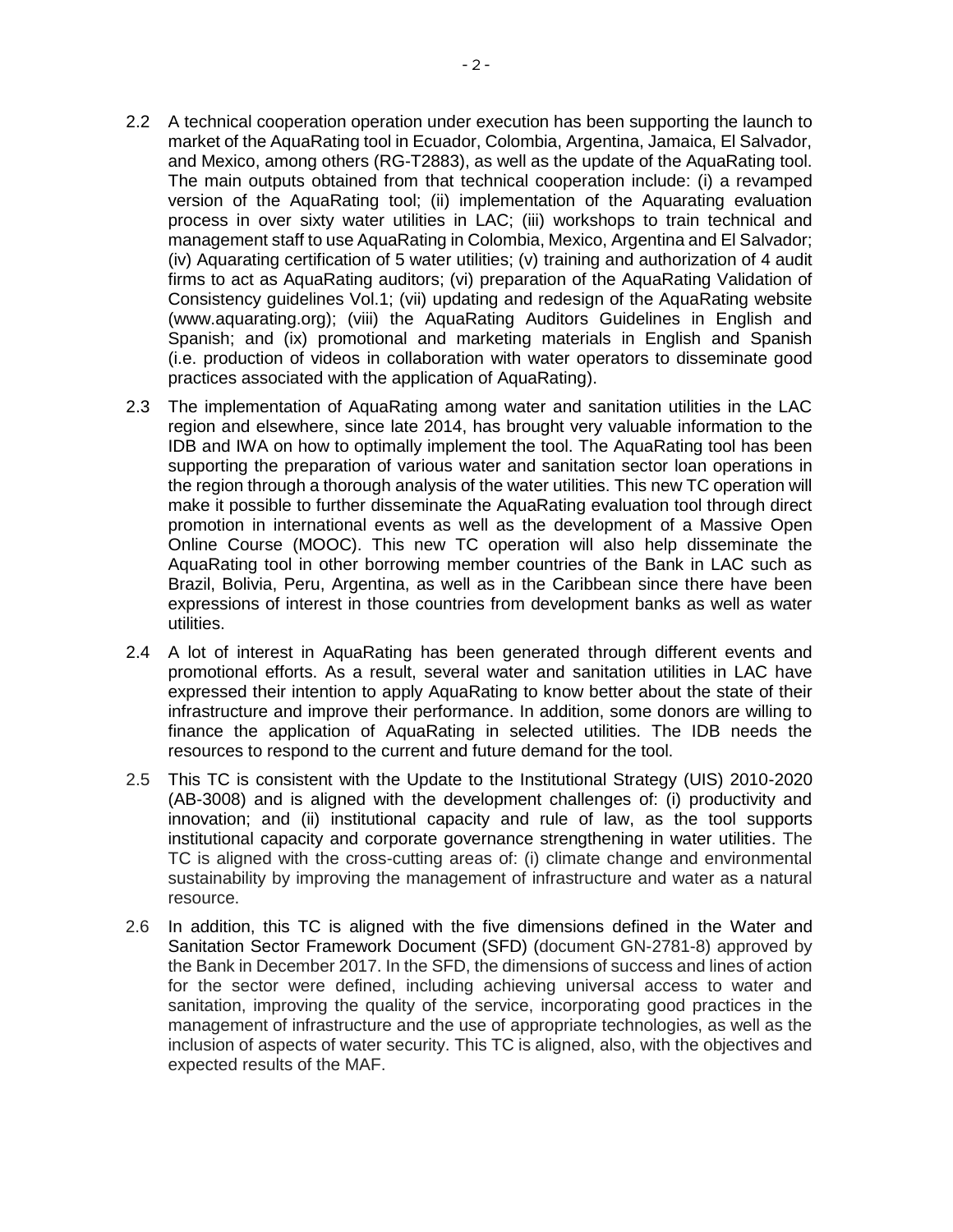- 3.1 **Component 1. Management of AquaRating and implementation in LAC.** This component will finance the following activities: (i) provide the technical support that utilities require during the application of AquaRating; (ii) validate the consistency of the information provided by utilities to assess their performance prior to the auditing process; (iii) program management, monitoring, license management, process administration, communication management, budget management, contract management, strategic planning, AR implementation support, AR knowledge management, articulation / participation of events, identification and implementation of improvement opportunities. A consultant or consulting firm will be hired to perform the required management in the component. The expected results in this component are monthly monitoring reports, monitoring of the operation of the platform, communication materials, quality control of the process, budget monitoring, workshops, training, etc.
- 3.2 **Component 2. Updating of the AquaRating Standard.** This component will finance: (i) the update and inclusion of new relevant components in the sector and replacement by elements defined as not relevant; and (ii) the update of the Aquarating tool. A team of individual consultants or specialized firms will be hired to analyze all areas of evaluation of the AquaRating. The expected result is a diagnosis of the current content of the AquaRating standard, the new elements to be included and the automation on the platform.
- 3.3 With resources from the previous TC operation (RG-T2883), some necessary changes to the tool were carried out such as enhanced security features, more user-friendly features, and an overall change in the loo of the platform. This new version will go further with modifications of new best practices in the platform in nee areas, which were not initially included in the platform such as gender, circular economy, climate change, social corporate responsibility, etc. The inclusion of these new best practices will be carried put over 2019 and 2020.
- 3.4 **Component 3. Development of the AquaRating business model.** This component will finance the design of a new business model, which contemplates sustainable growth of AquaRating with optimal and rational use of resources. An individual consultant or consulting firm will be contracted to design and implement the AquaRating operation model. The result of this component is to define the business and operational model for the sustainability of AquaRating and the plan to implement the model defined.
- 3.5 Up to now, the AquaRating has been operated by the water and sanitation division of the IDB with a small team and with the support of technical cooperation operations and loan operations to implement the tool in specific countries. While this model has been successful, other business models are being contemplated to operate the Aquarating including through a license or another institution or NGO to make the AquaRating tool sustainable financially in the medium to long-term. These business model options will be analyzed with financing from this component.
- 3.6 **Component 4. Promotion and dissemination of AquaRating**. This component will finance: (i) the promotion of AquaRating in different events and special visits to interest groups and financial institutions as well as development agencies, which have expressed an interest in using the tool for the benefit of water utilities in the regions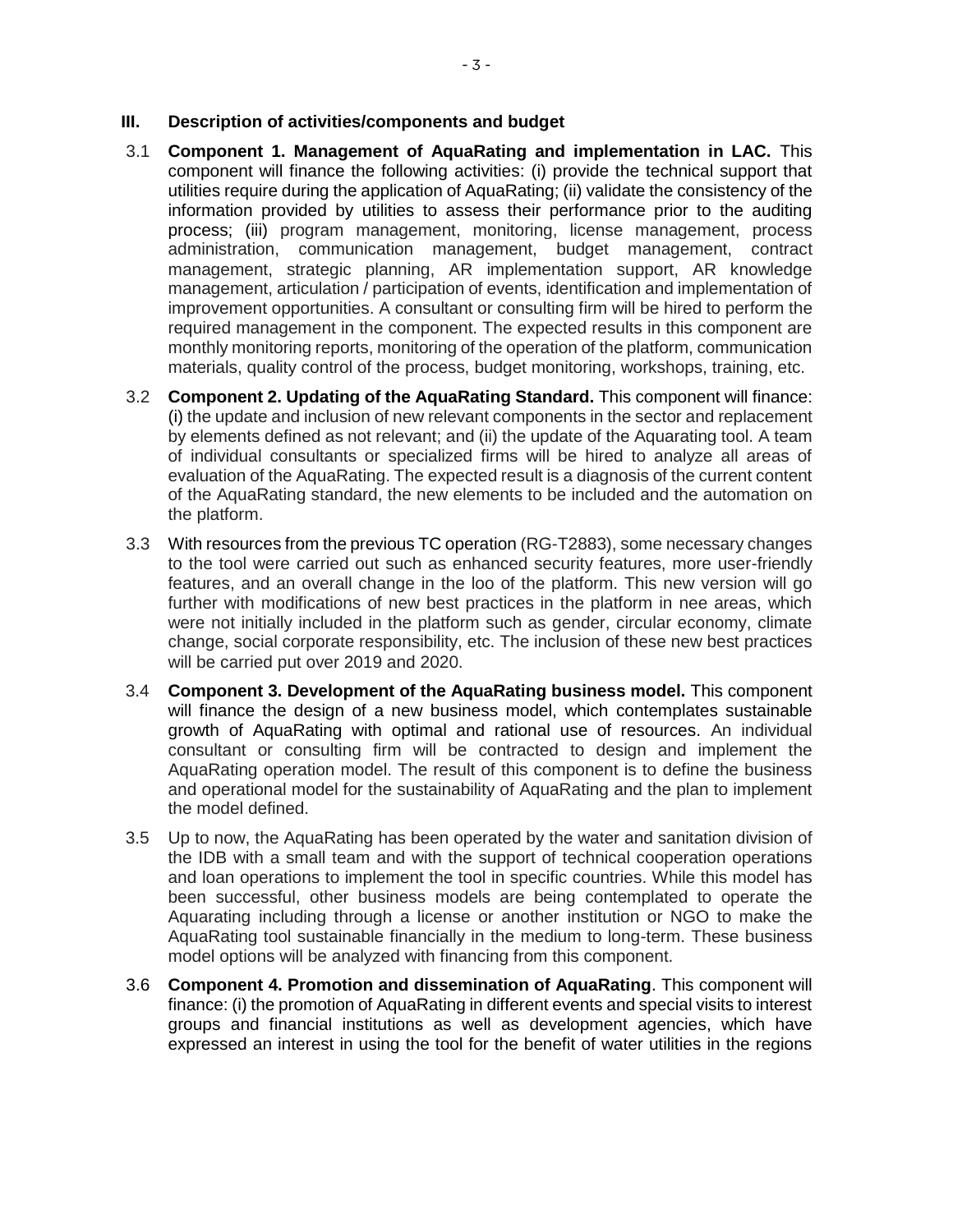they cover. <sup>1</sup> This component will finance travel costs for the AquaRating team as well as the IDB team to promote AquaRating;<sup>2</sup> (ii) the participation in meetings in the LAC region and outside of the region, as the case may be; (iii) the production of marketing and commercial materials, stands preparation; (iv) the publication of the AquaRating Standard for its distribution in the LAC region; and (v) the development of an innovation initiative for the application of the operators. This component will also finance the development of a MOOC on AquaRating in collaboration with the Knowledge, Innovation and Communication Sector (KIC) of the IDB.

3.7 The total amount of funding requested is US\$500,000 with resources of the Multidonor AquaFund (MAF). The distribution of resources is as follows:

| <b>Activity/Component</b>                                             | <b>Description</b>                                                                                              | <b>IDB/Fund</b><br><b>Funding</b> | Total<br><b>Funding</b> |
|-----------------------------------------------------------------------|-----------------------------------------------------------------------------------------------------------------|-----------------------------------|-------------------------|
| Component 1: Management of<br>AquaRating and implementation<br>in LAC | Management of the AguaRating tool,<br>processes and operation                                                   | 150,000                           | 150,000                 |
| Component 2: Updating of the<br>AquaRating Standard                   | Updating and inclusion of new elements and<br>replacement of others in the AquaRating<br>Standard and processes | 150,000                           | 150,000                 |
| Component 3: Development of<br>the AquaRating business model          | Design of a sustainable business model for<br>Aquarating.                                                       | 120,000                           | 120,000                 |
| Component 4: Promotion and<br>dissemination of AquaRating             | Promotion and dissemination of Aquarating in<br>events in LAC and development of MOOC                           | 80,000                            | 80,000                  |
| <b>TOTAL</b>                                                          |                                                                                                                 | 500,000                           | 500.000                 |

- 3.8 Since this is a Research & Dissemination (RD), this TC it will be executed by the Bank from HQ through the Water and Sanitation Division (INE/WSA) under the supervision of the Team Leader.
- 3.9 The Bank Country offices' staff, in those countries where project activities are undertaken, will liaise with and monitor the progress of the consultants. Non-objection letters form beneficiary countries will be requested prior to the application of AquaRating.

### **IV. Executing agency and execution structure**

4.1 Given that the Bank has the intellectual property for the AquaRating, and as has been the case previously, the Bank will be the executing agency for this TC to ensure the optimal application of the AquaRating tool in the LAC region. IWA will be able to continue promoting the tool in other regions of the world (following the principles and procedures set by the IDB). The technical unit in INE/WSA, which has been overseeing the dissemination and technical aspects of the implementation of AquaRating, will continue performing those tasks.

 $\overline{\phantom{a}}$ <sup>1</sup> There exist on-going activities in partnership with the Asian Development Bank, the Millennium Challenge Corporation and the Economic Cooperation and Development of Switzerland.

<sup>&</sup>lt;sup>2</sup> This TC will finance travel costs for IDB staff in accordance with GN-2470-2. As this is a knowledge activity, resources from administrative budget, supervision plans or project preparation can´t be used for this purpose.